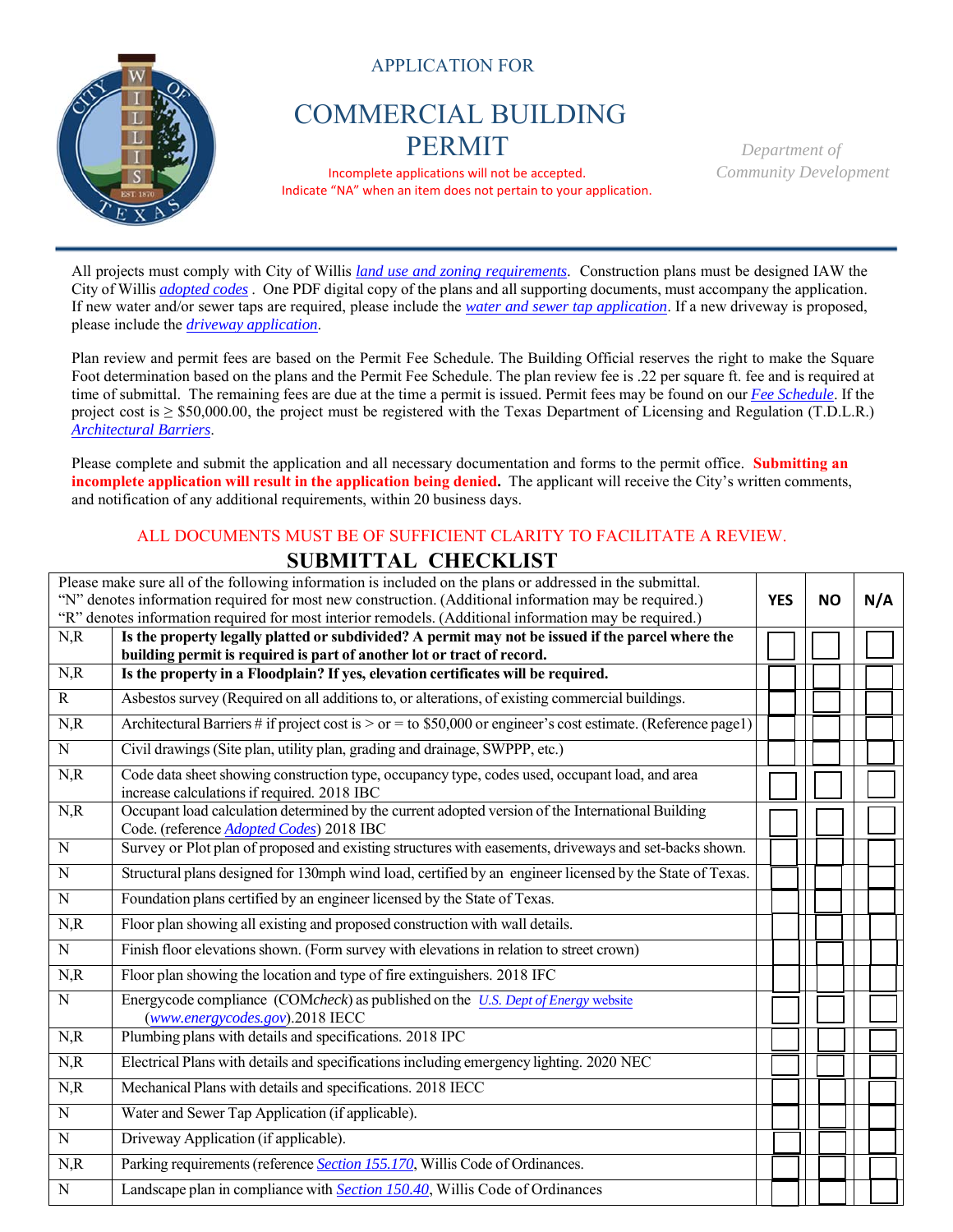| PROJECT LOCATION              |                                                     |                          |                  |      |      |             |      |  |
|-------------------------------|-----------------------------------------------------|--------------------------|------------------|------|------|-------------|------|--|
| 911 Assigned address:         |                                                     |                          |                  |      |      |             |      |  |
| Subdivision:                  |                                                     |                          |                  | Lot: |      | Blk:        | Sec: |  |
| <b>PROJECT INFORMATION</b>    |                                                     |                          |                  |      |      |             |      |  |
| New Construction              | Addition/Remodel<br>Demolition<br>Other:            |                          |                  |      |      |             |      |  |
| Number of stories:            | Bldg. Square FT.:<br>Architectural Barriers EABPRJ# |                          |                  |      |      |             |      |  |
| Area 1st Floor:               | Area 2 ND Floor                                     |                          | Additional Area: |      |      | Total Area: |      |  |
| Brief Description of Work:    |                                                     |                          |                  |      |      |             |      |  |
|                               |                                                     |                          |                  |      |      |             |      |  |
|                               |                                                     | <b>OWNER INFORMATION</b> |                  |      |      |             |      |  |
| Name:                         |                                                     |                          | Phone:           |      | Fax: |             |      |  |
| Address:                      |                                                     |                          |                  |      |      |             |      |  |
| Email:                        |                                                     |                          |                  |      |      |             |      |  |
| <b>CONTRACTOR INFORMATION</b> |                                                     |                          |                  |      |      |             |      |  |
| Name:                         |                                                     |                          | Phone:           |      | Fax: |             |      |  |
| Address:                      |                                                     |                          |                  |      |      |             |      |  |
| Email:                        |                                                     |                          |                  |      |      |             |      |  |
| <b>APPLICANT INFORMATION</b>  |                                                     |                          |                  |      |      |             |      |  |
| Name:                         |                                                     |                          | Phone:           |      |      | Fax:        |      |  |
| Title:                        |                                                     |                          |                  |      |      |             |      |  |
| Address:                      |                                                     |                          |                  |      |      |             |      |  |
| Email:                        |                                                     |                          |                  |      |      |             |      |  |

**CERTIFICATION:** THE UNDERSIGNED HEREBY CERTIFIES THAT ON THIS DATE APPLICATION WAS MADE FOR PERMIT WITH THE CITY OF WILLIS AND THAT THE INFORMATION PROVIDED ON THIS APPLICATION FORM SUPPORTING DOCUMENTATION AND PLANS ARE TRUE AND CORRECT. BY SIGNING THE APPLICANT AGREES TO COMPLY WITH ALL APPLICABLE CODES AND CITY ORDINANCES. **THIS APPLICATION SHALL EXPIRE:** PURSUANT TO SECTION 105.3.2 OF THE 2018 INTERNATIONAL BUILDING CODE, APPLICATIONS FOR PERMIT WILL BE DEEMED ABANDONED 180 DAYS AFTER THE FILLING DATE, UNLESS THE APPLICATION HAS BEEN PURSUED IN GOOD FAITH OR A PERMIT HAS BEEN ISSUED.

| Signature of Applicant       |  |      | <b>Printed Name</b> |            |                         | Date |           |  |
|------------------------------|--|------|---------------------|------------|-------------------------|------|-----------|--|
| <b>OFFICE USE ONLY</b>       |  |      |                     |            |                         |      |           |  |
| In<br>Regulated Flood plain: |  | Out  | Zone:               | BFE:       | LFFE:                   |      | Panel $#$ |  |
| Notes:                       |  |      |                     |            |                         |      |           |  |
| Approved by:                 |  | Date |                     | Issued by: |                         |      | Date:     |  |
| <b>Building Permit Fees:</b> |  |      | Plan Review Fees:   |            | <b>Inspection Fees:</b> |      |           |  |
| <b>Registration Fees:</b>    |  |      | Tap Fees:           |            | Other Fees:             |      |           |  |
| Total Fees:                  |  |      | Permit Number:      |            |                         |      |           |  |